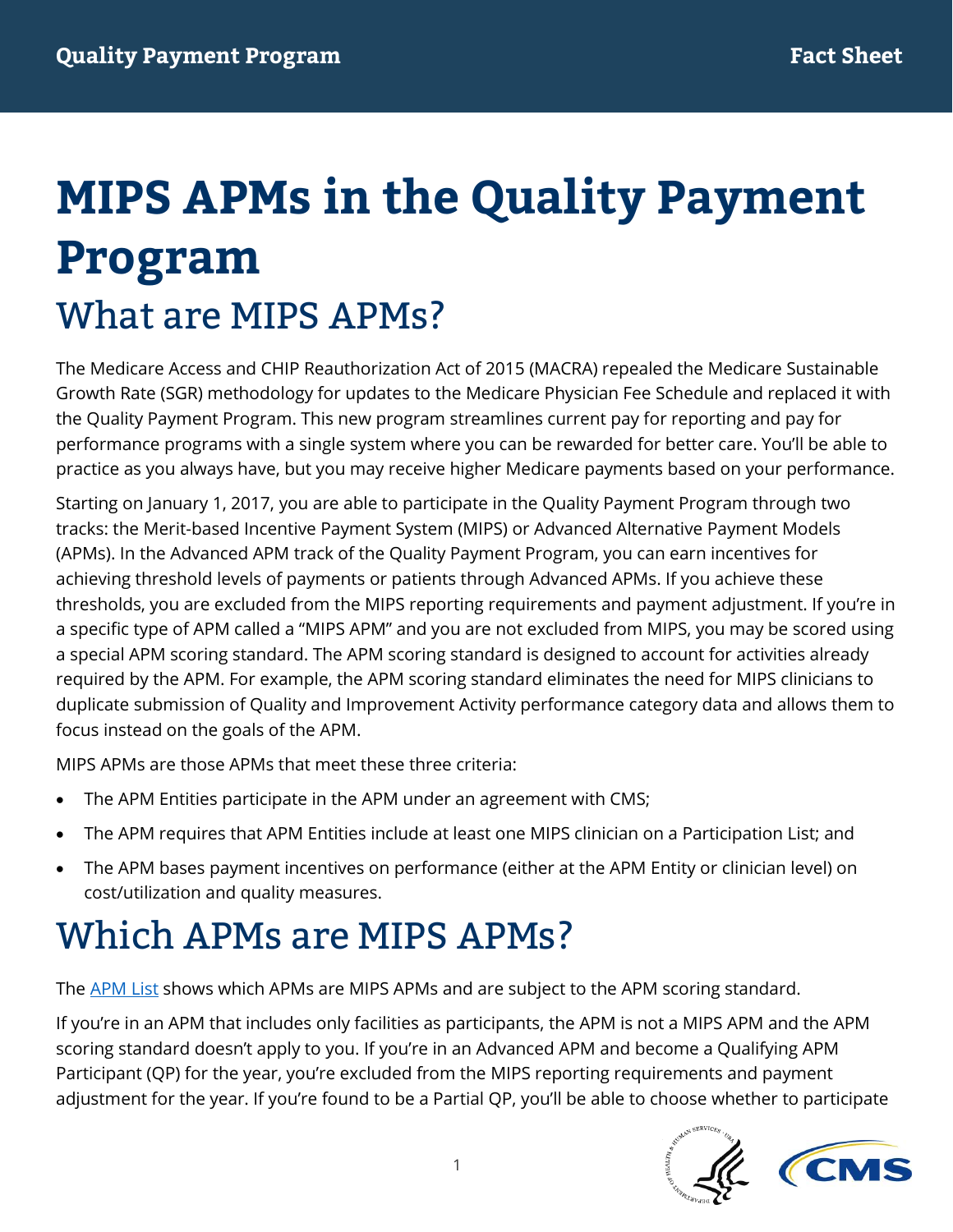in MIPS. If you're participating in an Advanced APM that is also a MIPS APM, but do not qualify to be either a QP or Partial QP, or qualify to be a Partial QP and choose to participate in MIPS, then the APM scoring standard will apply to you.

## What is the APM scoring standard?

If you are in a MIPS APM, then you're subject to the special APM scoring standard. The weights assigned to the MIPS performance categories under the APM scoring standard might be different from the regular MIPS performance category weights.

We'll apply the APM scoring standard if the APM you're part of meets the criteria above and if you're participating in an APM Entity in the MIPS APM on at least one of three "snapshot" dates: March 31, June 30, or August 31. If you participate in a MIPS APM but aren't on the APM Participation List on one of the three snapshot dates, you won't be scored using the APM scoring standard and should instead report to MIPS according to the generally applicable MIPS requirements, either as an individual or as a group.

#### What is the APM scoring standard for the four MIPS performance categories?

**Quality:** For MIPS APMs that are under the Medicare Shared Savings Program or Next Generation ACO Model, the quality measures the APM requires are used to determine a MIPS Quality performance category score. For the Medicare Shared Savings Program and the Next Generation ACO Model the Quality performance category is weighted at 50 percent for the 2017 performance period. For all other MIPS APMs for the 2017 performance period, the Quality performance category weight is zero and no score is calculated for this category.

**Cost:** If you're in a MIPS APM, you will not be scored under the Cost performance category. This category has a zero weight towards the MIPS final score for the 2017 performance period.

**Improvement Activities:** We assign each MIPS APM an Improvement Activities performance category score based on the improvement activities that are required by the APM. The improvement activities weight for the 2017 performance period for the Medicare Shared Savings Program and the Next Generation ACO model is 20 percent. For all other MIPS APMs, the Improvement Activities performance category is weighted at 25 percent for the 2017 performance period. For the 2017 performance period, we've assigned all MIPS APMs the maximum points for the improvement activities performance category. Each MIPS clinician in the MIPS APM will get the assigned score for the Improvement Activities performance category and will not have to submit improvement activities data for MIPS. Scores for [Improvement Activities in MIPS APMs in the 2017 Performance Period](https://qpp.cms.gov/docs/QPP_APMs_and_Improvement_Activities.pdf) can give you more information.

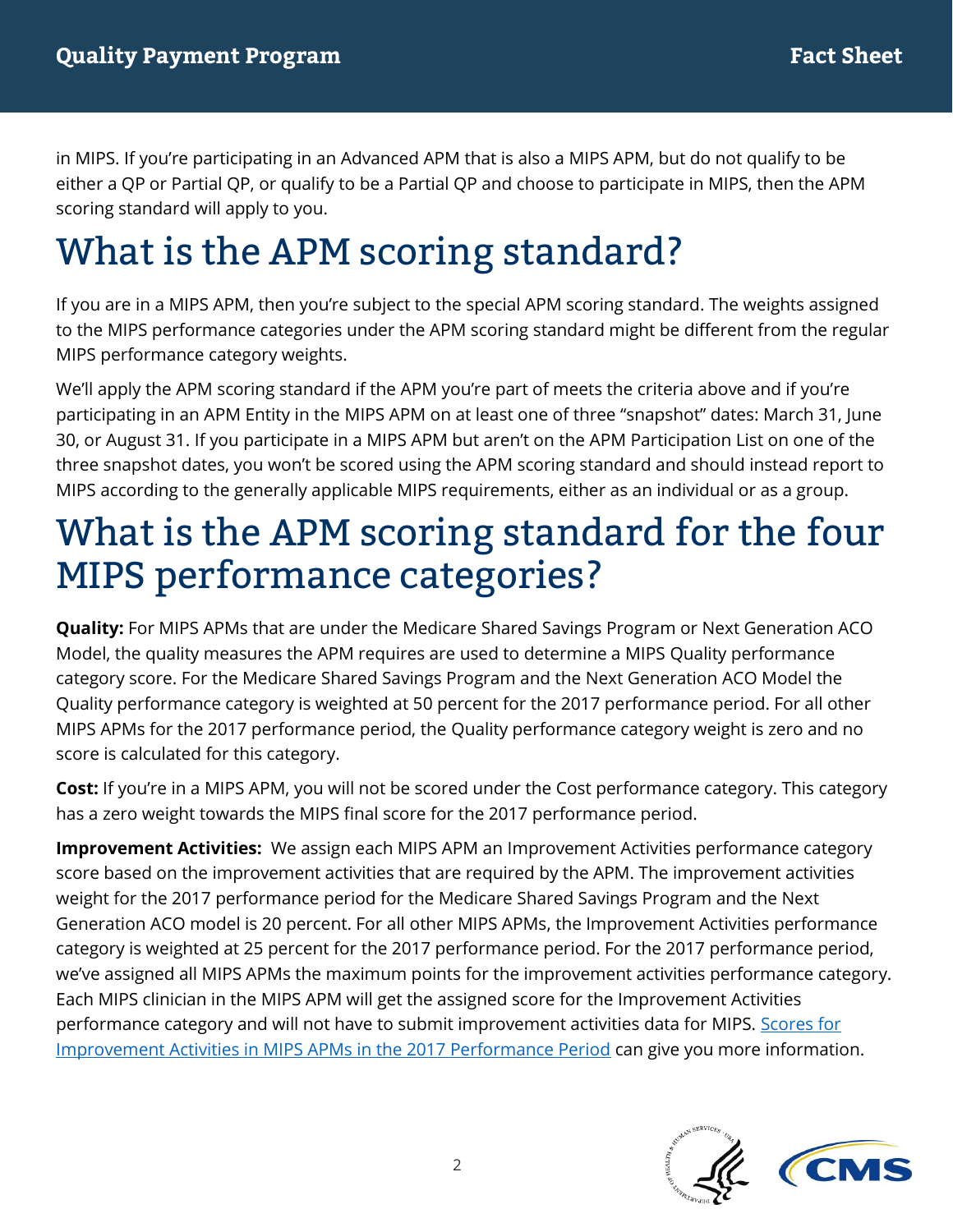**Advancing Care Information:** All MIPS clinicians will report data for the Advancing Care Information performance category as usual according to the general MIPS requirements. MIPS clinicians can report their Advancing Care Information data via attestation and the CMS Web Interface (only available for groups of 25 or more), which you can access via [qpp.cms.gov,](https://qpp.cms.gov/) as well as through a QCDR, Qualified Registry, or Certified EHR technology (CEHRT). All Medicare Shared Savings Program ACO participant Tax Identification Number's (TINs) must report the MIPS Advancing Care Information performance category regardless of whether they meet the QP thresholds or not.

The Medicare Shared Savings Program ACO participant TIN scores for this performance category will be combined as a weighted average based on how many MIPS clinicians are in each TIN. This will result in one ACO group score for the Advancing Care Information performance category that applies to all MIPS clinicians in the ACO.

For the Next Generation ACO model and all other MIPS APMs under the APM scoring standard, MIPS clinicians in the APM report on the Advancing Care Information performance category through either a group TIN or individual reporting. We'll score each MIPS clinician in the APM using the highest score for the TIN/NPI combination for each MIPS clinician, which may be from individual or group reporting. The score given to each MIPS clinician will be averaged with the scores of the other clinicians in the APM Entity group to produce one APM entity score for the Advancing Care Information performance category.

The Advancing Care Information performance category for the 2017 performance period is weighted at 30 percent for the Medicare Shared Savings Program and the Next Generation ACO model MIPS APMs. For all other MIPS APMs this performance category is weighted at 75 percent for the 2017 performance period.

**Final Score:** All of the MIPS clinicians scored under the APM scoring standard will get a MIPS final score based on the APM entity's combined performance. This method helps you to work with others to improve the quality of care. It also lowers your reporting burden by aligning the reporting requirements for MIPS and the reporting requirements required as part of participating in your APM.

If you participate in two or more MIPS APMs, we'll use the highest final score to calculate your MIPS payment adjustment with the exception of those MIPS clinicians who participate in the Medicare Shared Savings Program and the Comprehensive Primary Care Plus (CPC+) model. In this instance, you will follow the Medicare Shared Savings Program MIPS APM reporting and scoring requirements under the APM scoring standard and will not receive the CPC+ APM entity score. Instead, you will receive the Medicare Shared Savings Program ACO or participant TIN score.

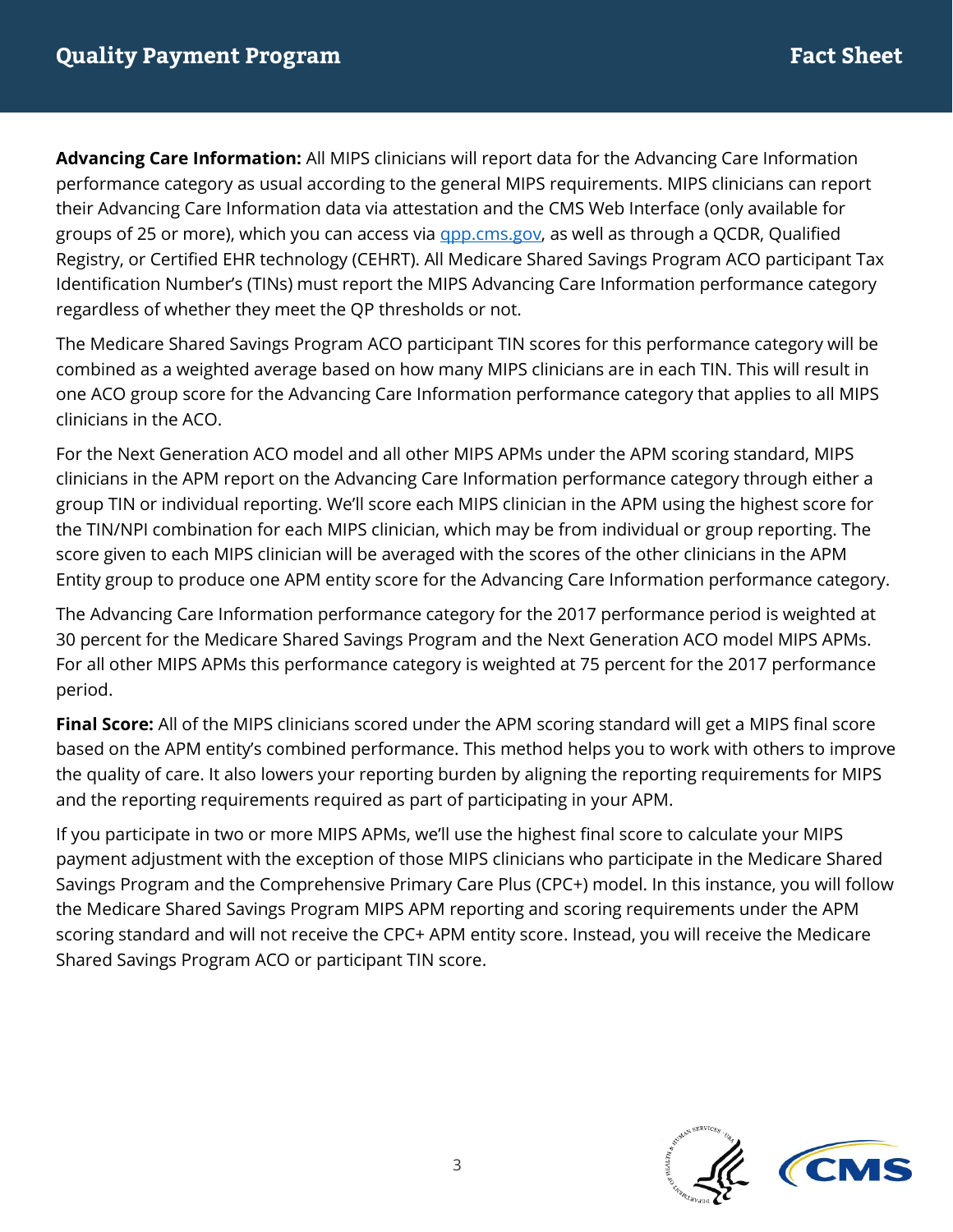### What is the performance period?

The APM scoring standard performance period is the same as the regular 12-month MIPS performance period. Your MIPS payment adjustment in 2019 is based on your 2017 performance under the APM scoring standard.

Each year, we'll post the list of MIPS APM before the first day of the MIPS performance period at [qpp.cms.gov.](https://qpp.cms.gov/) If the APM would have qualified as a MIPS APM, but the APM is ending before the end of the performance period, then the APM won't be noted as a MIPS APM on the list. In that case, MIPS clinicians would be scored under regular MIPS scoring.

### How is the APM scoring standard applied?

The charts beginning on the next page show how the APM scoring standard is applied to MIPS clinicians in the different kinds of MIPS APMs.

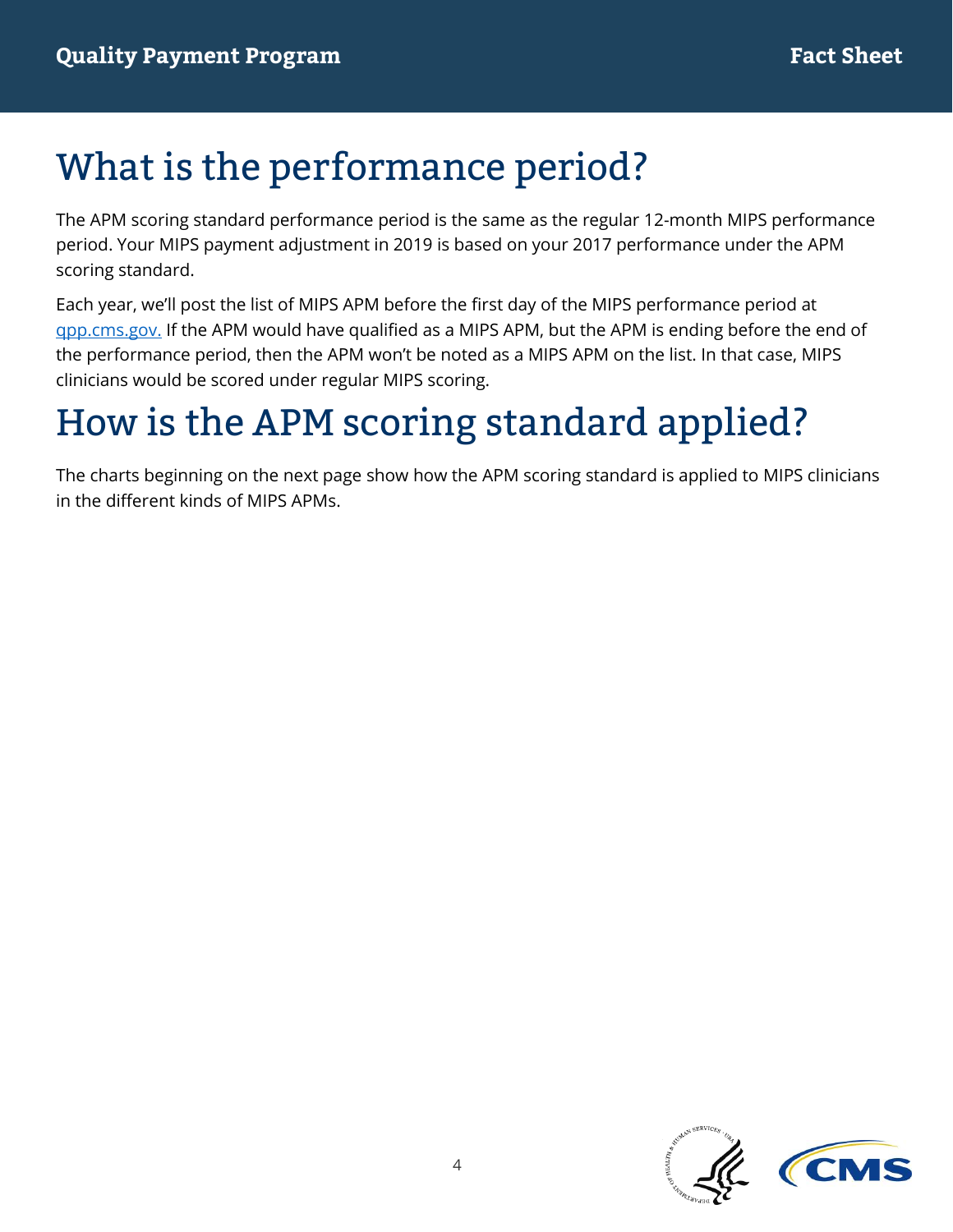#### Shared Savings Program (All Tracks) under the APM Scoring **Standard**

| <b>PERFORMANCE</b><br><b>CATEGORY</b> | <b>REPORTING REQUIREMENT</b>                                                                                                | <b>PERFORMANCE SCORE</b>                                                                                                                                                              | <b>WEIGHT</b> |
|---------------------------------------|-----------------------------------------------------------------------------------------------------------------------------|---------------------------------------------------------------------------------------------------------------------------------------------------------------------------------------|---------------|
| Quality                               | ACOs submit quality measures<br>to the CMS Web interface on<br>behalf of their participating<br>MIPS eligible clinicians.   | The MIPS quality performance<br>category requirements and<br>benchmarks will be used to score<br>quality at the ACO level.                                                            | 50%           |
| Cost                                  | MIPS clinicians will not be<br>assessed on cost.                                                                            | N/A                                                                                                                                                                                   | 0%            |
| Improvement<br>Activities             | No additional reporting<br>necessary.                                                                                       | CMS will assign the same<br>improvement activities score to<br>each APM Entity group based on<br>the activities required of<br>participants in the Shared Savings<br>Program.         | 20%           |
| <b>Advancing Care</b><br>Information  | All ACO participant TINs in the<br>ACO submit under this category<br>according to the MIPS group<br>reporting requirements. | All of the ACO participant TIN<br>scores will be aggregated as a<br>weighted average based on the<br>number of MIPS clinicians in each<br>TIN to yield one APM entity group<br>score. | 30%           |

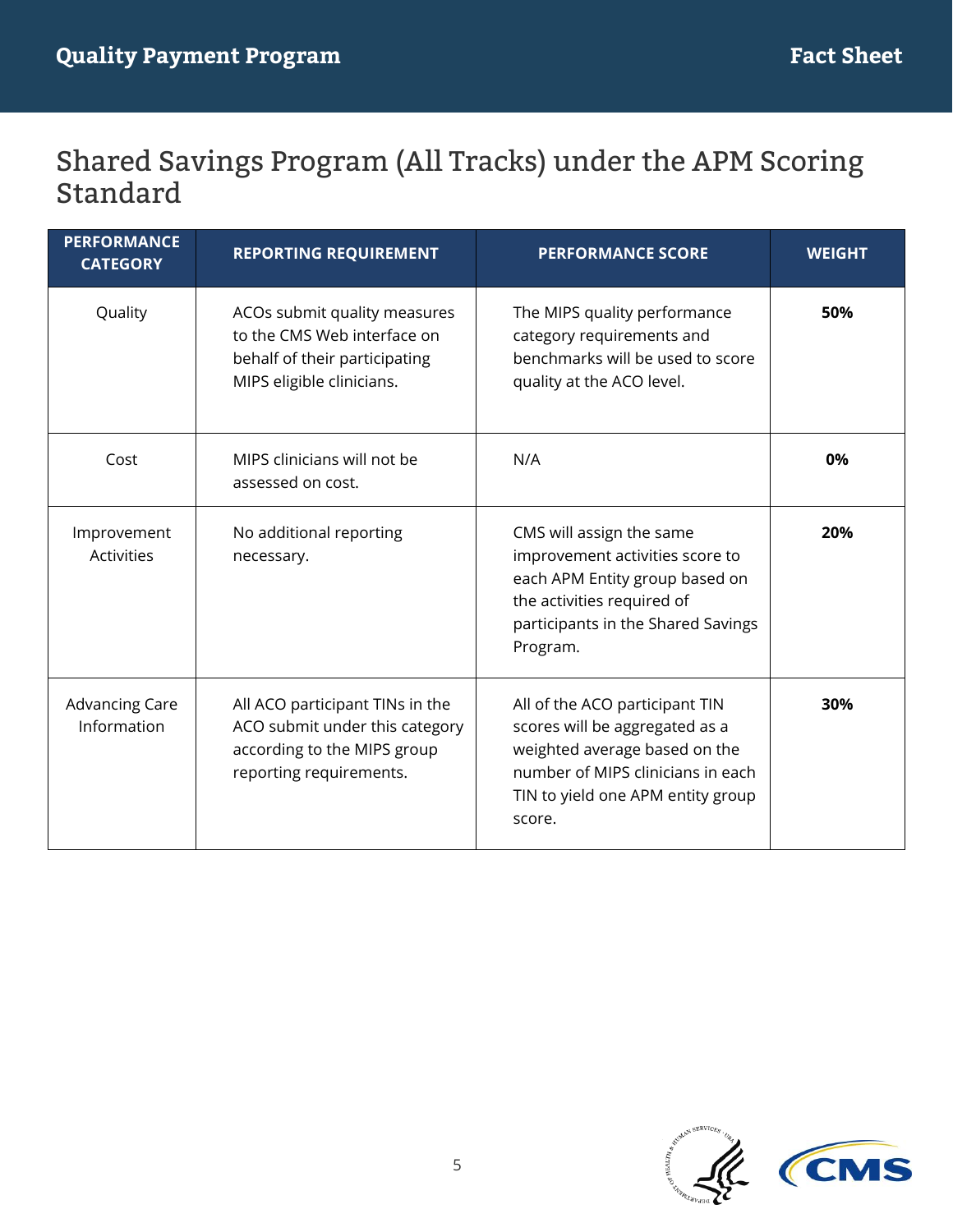#### Next Generation ACO Model under the APM Scoring Standard

| <b>PERFORMANCE</b><br><b>CATEGORY</b> | <b>REPORTING REQUIREMENT</b>                                                                                                                                                   | <b>PERFORMANCE SCORE</b>                                                                                                                                                                                                                                                                                                                                                                                  | <b>WEIGHT</b> |
|---------------------------------------|--------------------------------------------------------------------------------------------------------------------------------------------------------------------------------|-----------------------------------------------------------------------------------------------------------------------------------------------------------------------------------------------------------------------------------------------------------------------------------------------------------------------------------------------------------------------------------------------------------|---------------|
| Quality                               | ACOs submit quality measures<br>to the CMS Web interface on<br>behalf of their participating<br>MIPS clinicians.                                                               | The MIPS quality performance<br>category requirements and<br>benchmarks will be used to score<br>quality at the ACO level.                                                                                                                                                                                                                                                                                | 50%           |
| Cost                                  | MIPS clinicians will not be<br>assessed on cost.                                                                                                                               | N/A                                                                                                                                                                                                                                                                                                                                                                                                       | 0%            |
| Improvement<br><b>Activities</b>      | No additional reporting<br>necessary.                                                                                                                                          | CMS will assign the same<br>improvement activities score to<br>each APM Entity group based on<br>the activities required of<br>participants in the Next<br>Generation ACO Model.                                                                                                                                                                                                                          | 20%           |
| <b>Advancing Care</b><br>Information  | Each MIPS clinician in the APM<br>Entity group reports advancing<br>care information to MIPS<br>through either group reporting<br>at the TIN level or individual<br>reporting. | CMS will attribute one score to<br>each MIPS clinician in the APM<br>Entity group. This score will be the<br>highest score attributable to the<br>TIN/NPI combination of each<br>MIPS eligible clinician, which may<br>be derived from either group or<br>individual reporting. The scores<br>attributed to each MIPS eligible<br>clinician will be averaged to yield<br>a single APM Entity group score. | 30%           |